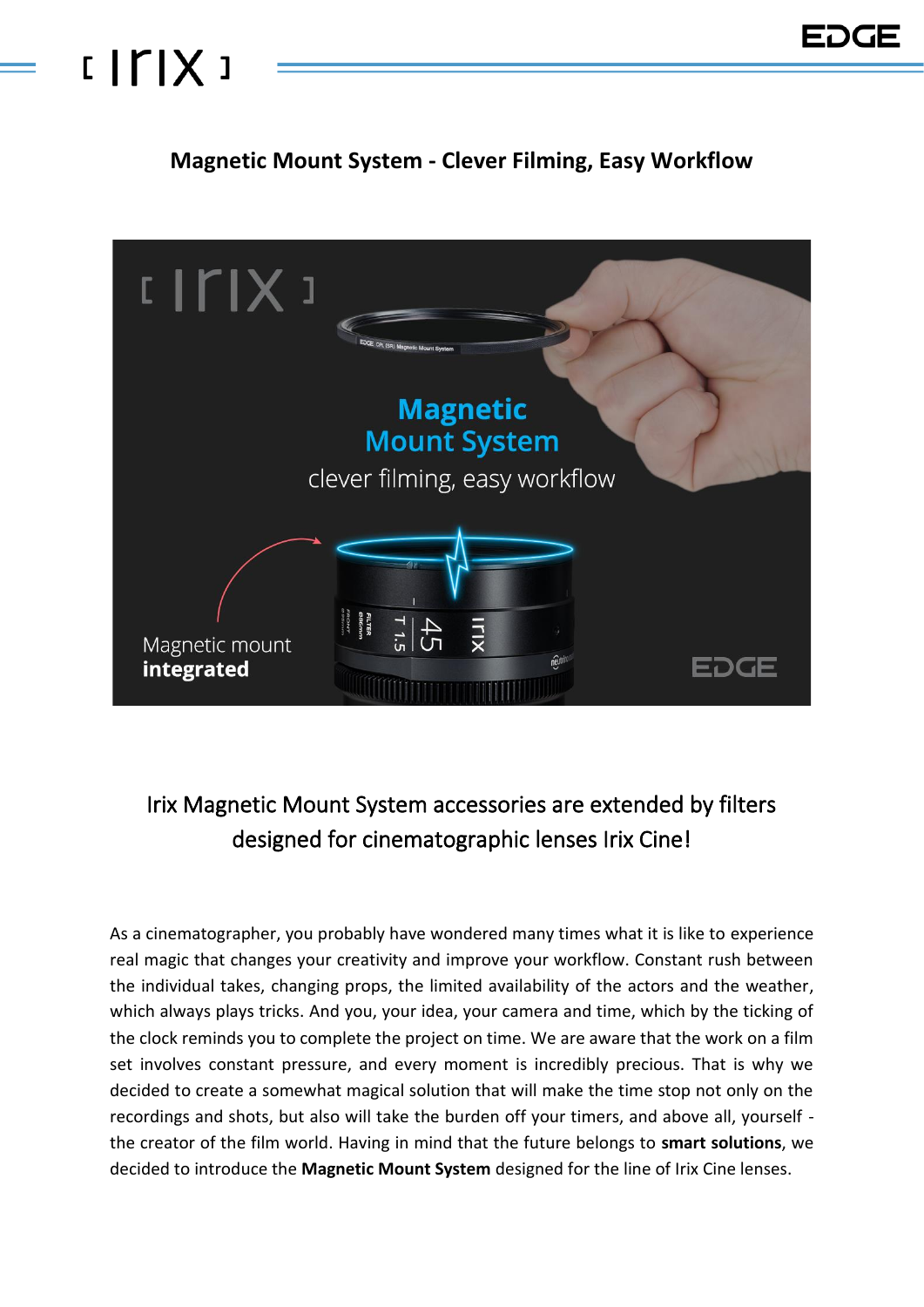

This **unique and pioneering solution** ensures **quick and safe** mounting of the accessory to the front of the lens without the need for additional elements. So far, you could get to know the magnetic lens hood, and today we proudly present another accessory in the MMS standard magnetic filters, which can be swapped in the blink of an eye! **The Irix Edge Magnetic Mount System (MMS)** filters have a strong magnetic mount that is compatible with Irix Cine lenses. This feature allows you to **swap and combine the filters quickly and easily** during recording and **save valuable time** on the set.

<https://www.youtube.com/watch?v=WdDC8inOgrQ&feature=youtu.be>

#### **Ultra-thin, threadless filter construction!**

The filter construction is threadless and based on a system of strong, high-quality magnets, thanks to which the profile is **ultra-thin** (only 5mm) **and completely flat**. It makes the filter maintenance easier – no more problems with dirty or dusty filter thread again!

#### **Safe and secure magnetic mount**

Thanks to the **design dedicated to Irix Cine lenses**, the Magnetic Mount System (MMS) series filters **perfectly adhere to the lens**, creating a safe and secure connection ready for every action.

#### **Combine them easily!**

Do you need to use neutral density and polarized filter at the same time? No problem! MMS filters design enables you to **stack filters easily.** You will see for yourself how quickly you will get used to the **convenience and quick operation** offered by the Irix Edge MMS filters!



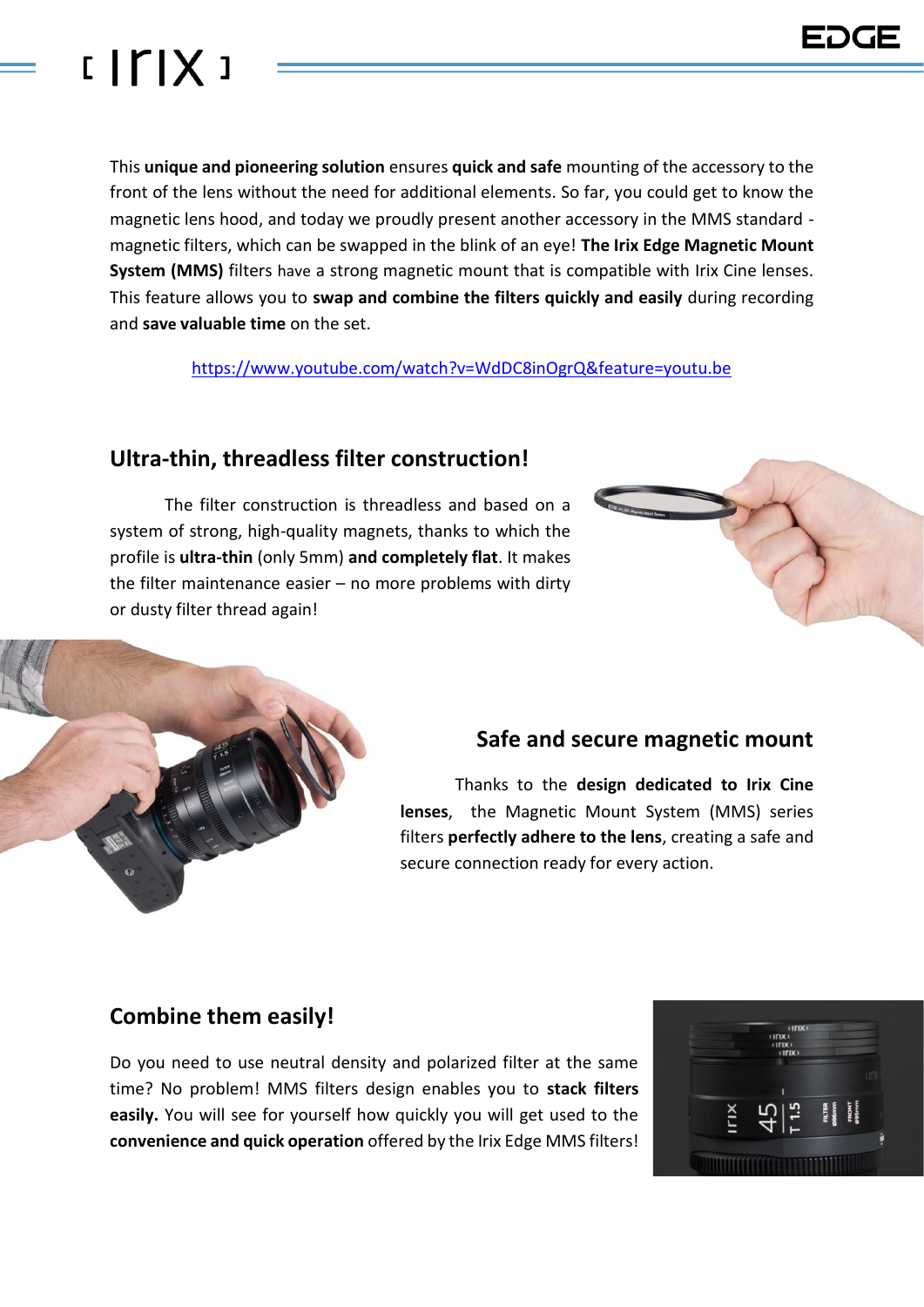## $IITIX$



The Magnetic Mount System filters feature the same **Super Resistant (SR)** properties as the newest, improved generation of Irix Edge filters. This filter series **guarantees an excellent damage resistance - toughened optical glass** covered with a special nano-coating makes the filter **survive virtually anything.** Irix Edge filters are made of the highest quality optical glass with **light transmission of 99.8%** and do not affect the exposure of the recorded film. Thanks to the glass and **multi-layer, anti-reflective coatings on both sides**, Irix Edge filters provide **a perfectly sharp image with high contrast, without flares**. A nano-coating applied to both surfaces of the filter is also important for maintaining an impeccable image. It repels dirt from the filter surface, thus facilitates its cleaning.